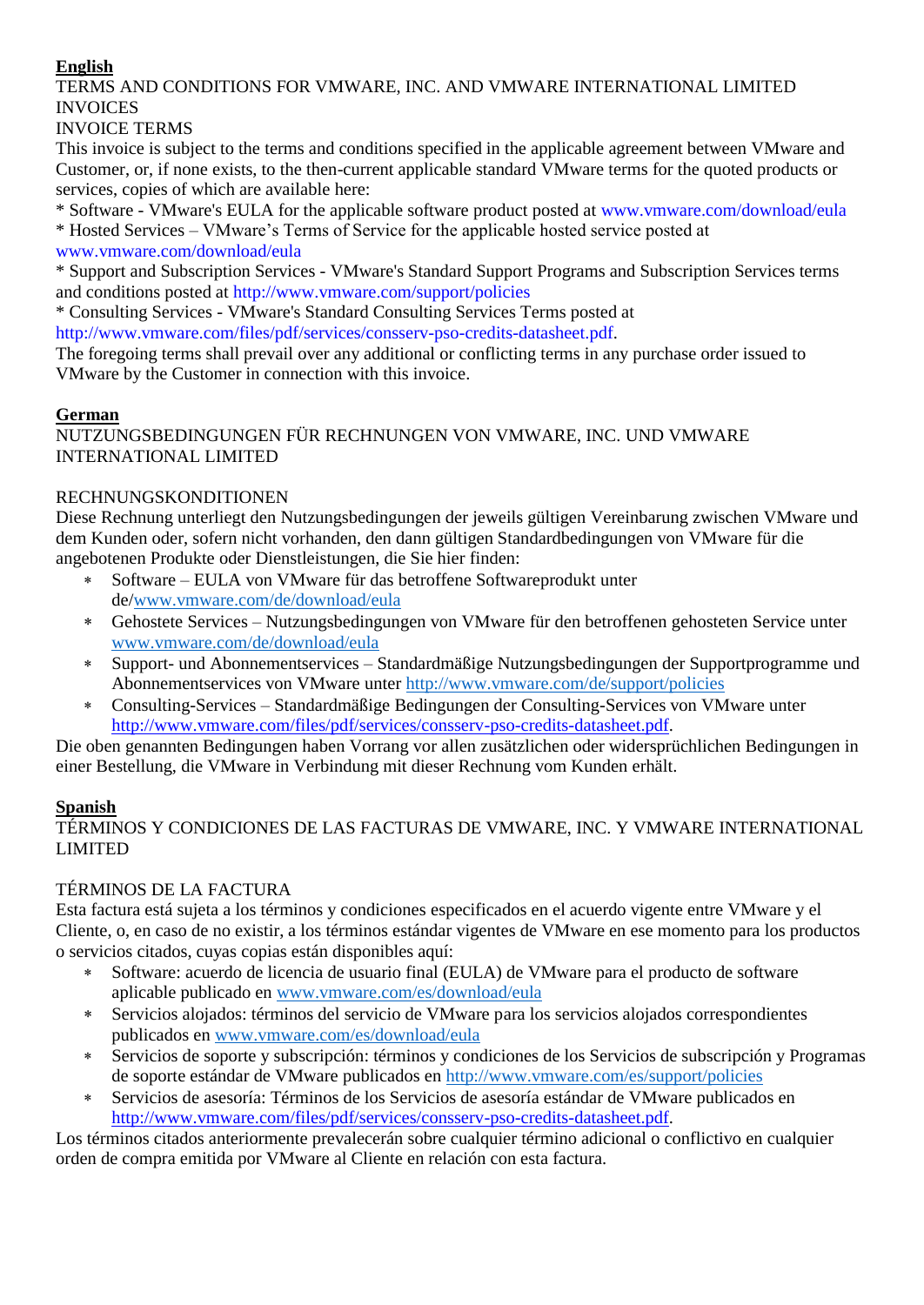#### **French**

# CONDITIONS GÉNÉRALES RELATIVES AUX FACTURES DE VMWARE, INC. ET VMWARE INTERNATIONAL LIMITED

#### CONDITIONS DE LA FACTURE

Cette facture est soumise aux conditions générales spécifiées dans l'accord applicable entre VMware et le Client, ou, si aucun accord n'existe, aux conditions standard de VMware en vigueur pour les produits ou services figurant sur le devis, dont les copies sont disponibles aux adresses suivantes :

- Logiciels EULA de VMware pour le produit logiciel concerné publié à l'adresse [www.vmware.com/fr/download/eula](http://www.vmware.com/fr/download/eula)
- Services hébergés Conditions de service de VMware pour le service hébergé concerné publiées à l'adresse [www.vmware.com/fr/download/eula](http://www.vmware.com/fr/download/eula)
- Services de support et par abonnement Programmes de support standard et Conditions générales de services par abonnement VMware publiés à l'adresse<http://www.vmware.com/fr/support/policies>
- Services de conseil Conditions standard de services de conseil VMware publiées à l'adresse [http://www.vmware.com/files/pdf/services/consserv-pso-credits-datasheet.pdf.](http://www.vmware.com/files/pdf/services/consserv-pso-credits-datasheet.pdf)

Les conditions qui précèdent prévalent sur toute condition litigieuse ou supplémentaire de tout bon de commande adressé à VMware par le Client en lien avec cette facture.

## **Simplified Chinese**

# VMWARE, INC. 和VMWARE INTERNATIONAL LIMITED 发票条款和条件

发票条款

本发票应遵从 VMware 与客户之间签订的适用协议中规定的条款和条件;如果没有此类协议, 则应遵从 当时有效且适用于所述产品或服务的标准 VMware 条款, 这些条款的副本请参见:

- 软件 适用于相应软件产品的 VMware 最终用户许可协议 (EULA),网址为 [www.vmware.com/cn/download/eula](http://www.vmware.com/cn/download/eula)
- 托管服务 适用于相应托管服务的 VMware 服务条款,网址为 [www.vmware.com/cn/download/eula](http://www.vmware.com/cn/download/eula)
- 产品升级和技术支持服务 VMware 的标准支持计划和产品升级服务条款和条件,网址为 <http://www.vmware.com/cn/support/policies>
- 咨询服务 VMware 的标准咨询服务条款,网址为 <http://www.vmware.com/files/pdf/services/consserv-pso-credits-datasheet.pdf>。

如果客户签发给 VMware 的任何与本发票相关的采购订单中存在任何附加或冲突条款,应以前述条款为 准。

# **Traditional Chinese**

VMware, Inc. 暨 VMware International Limited發票條款與條件

#### 發票條款

此發票必須遵守 VMware 與客戶間之相關協議內所載的條款與條件,若無此類協議,則必須遵守 VMware 就報價產品或服務的現行相關標準條款,請參見:

- 軟體 VMware 相關軟體產品之 EULA,公布於 [https://www.vmware.com/tw/download/eula.html](http://www.vmware.com/tw/download/eula)
- 託管服務 VMware 相關託管服務之服務條款,公布於[www.vmware.com/tw/download/eula](http://www.vmware.com/tw/download/eula)
- 支援與訂閱服務 VMware 支援方案與訂閱服務之標準條款與條件,公布於 <https://www.vmware.com/tw/support/policies>
- 諮詢服務 VMware 諮詢服務之標準條款,公布於 <http://www.vmware.com/files/pdf/services/consserv-pso-credits-datasheet.pdf>。

客戶就此發票向 VMware 核發之採購單內如有其他條款或與前揭條款牴觸之規定, 應優先適用前揭條款  $\sim$